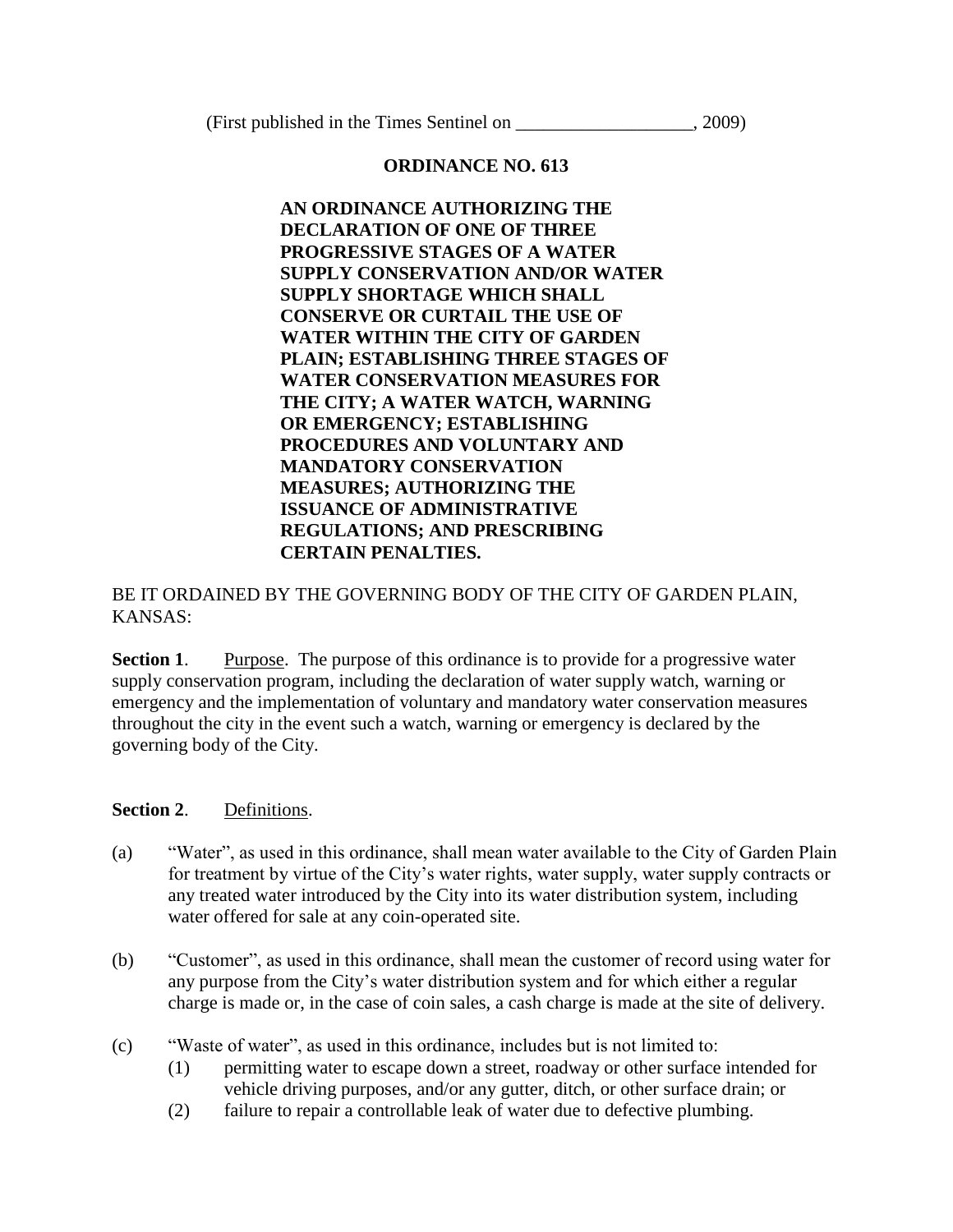(d) The following classes of uses of water are established for the purposes of this ordinance:

### Class 1:

Water used for outdoor watering; either public or private, for gardens, lawns, trees, shrubs, plants, parks, golf courses, playing fields, swimming pools or other recreational areas; or the washing of motor vehicles, boats, trailers, or the exterior of any building or structure.

### Class 2:

Water used for any commercial, agricultural or industrial purposes, except water actually necessary to maintain the health and personal hygiene of bona fide employees of such businesses or interests while such employees are engaged in the performance of their duties at their place of employment.

### Class 3:

Domestic usage, other than that which would be included in either classes 1 or 2.

### Class 4:

Water necessary only to sustain human life and the lives of domestic livestock, pets, and maintain standards of hygiene and sanitation.

**Section 3.** In the event that the governing body of the City or the City's designated official determines that the City's water supply may be in subject to a shortage in supply or the governine body of the City determines there is need for conservation of City's water resources for any reason, the City may begin the progressive three (3) stage water conservation program by declaring a water watch as described in section  $3(1)$  or, in times of need and / or duress, the governing body of the City may choose to declare any section of the program described in section 3 in effect at any time:

(a) Stage 1: Declaration of Water Watch. Whenever the governing body of the City finds that conditions indicate that the probability of a drought or some other condition causing a major water supply shortage is rising, it shall be empowered to declare, by resolution, that a water watch exists and that it shall take steps to inform the public and ask for voluntary reductions in water use. Such a watch shall be deemed to continue until it is declared by resolution of the governing body to have ended. The resolutions declaring the existence and end of a water watch shall be effective upon their publication in the official city newspaper.

(b) Stage 2: Declaration of Water Warning. Whenever the governing body of the City finds that drought conditions or some other condition causing a major water supply shortage are present and supplies are starting to decline, it shall be empowered to declare by resolution that a water warning exists and that it will recommend restrictions on nonessential uses during the period of warning. Such a warning shall be deemed to continue until it is declared by resolution of the governing body to have ended. The resolutions declaring the beginning and ending of the water warning shall be effective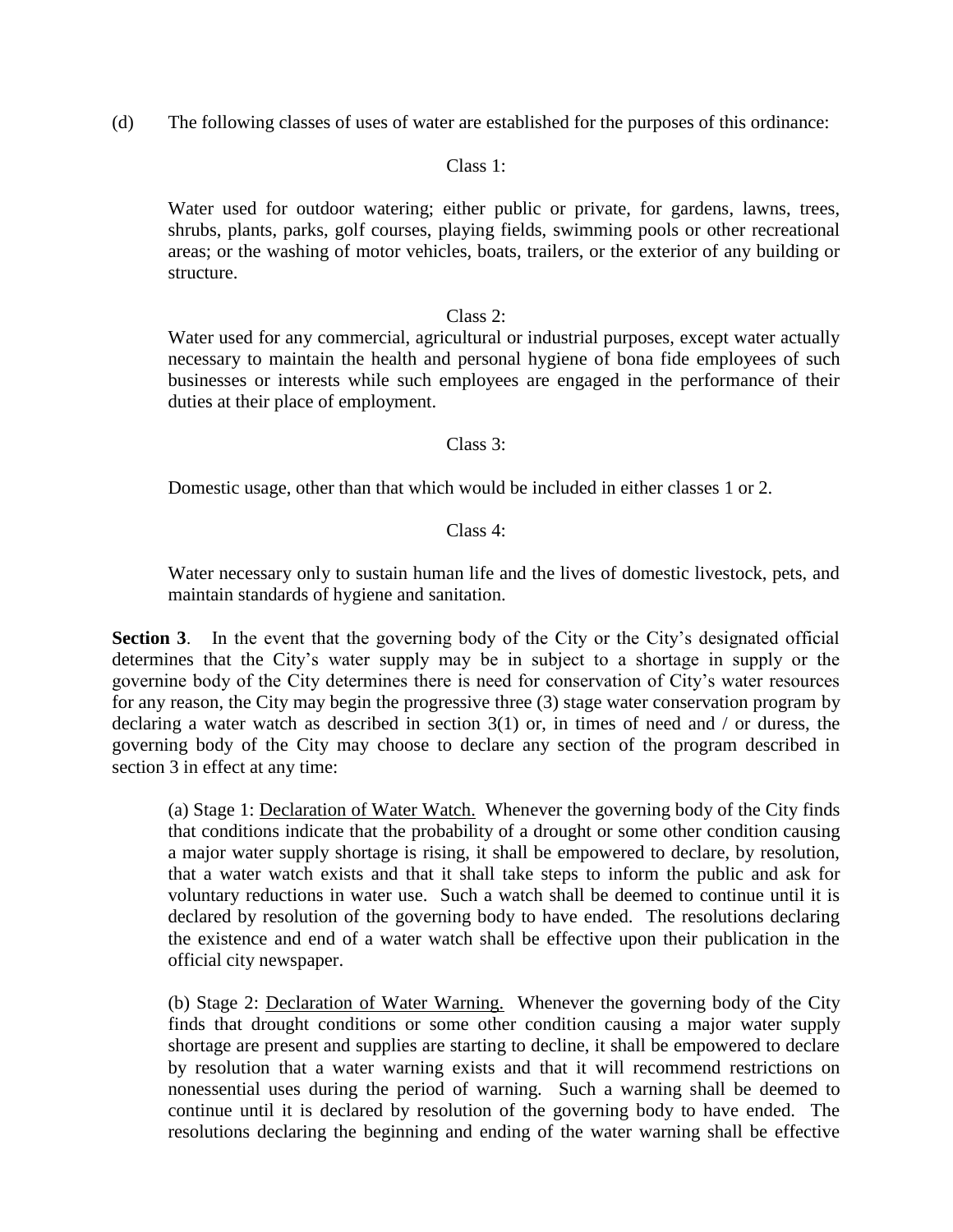upon their publication in the official city newspaper. Pursuant to the approval of the Chief Engineer, Division of Water Resources , Kansas Department of Agriculture, the recommended restrictions on nonessential uses may be extended to private wells within the City limits.

(c)Stage 3: Declaration of Water Emergency. Whenever the governing body of the City finds that an emergency exists by reason of a shortage of water supply needed for essential uses, it shall be empowered to declare by resolution that a water supply emergency exists and that it will impose mandatory restrictions on water use during the period of the emergency. Such an emergency shall be deemed to continue until it is declared by resolution of the governing body to have ended. The resolutions declaring the existence and end of a water supply emergency shall be effective upon their publication in the official city newspaper. Pursuant to the approval of the Chief Engineer, Division of Water Resources, Kansas Department of Agriculture, the mandatory restrictions on water use may be extended to private wells within the City limits.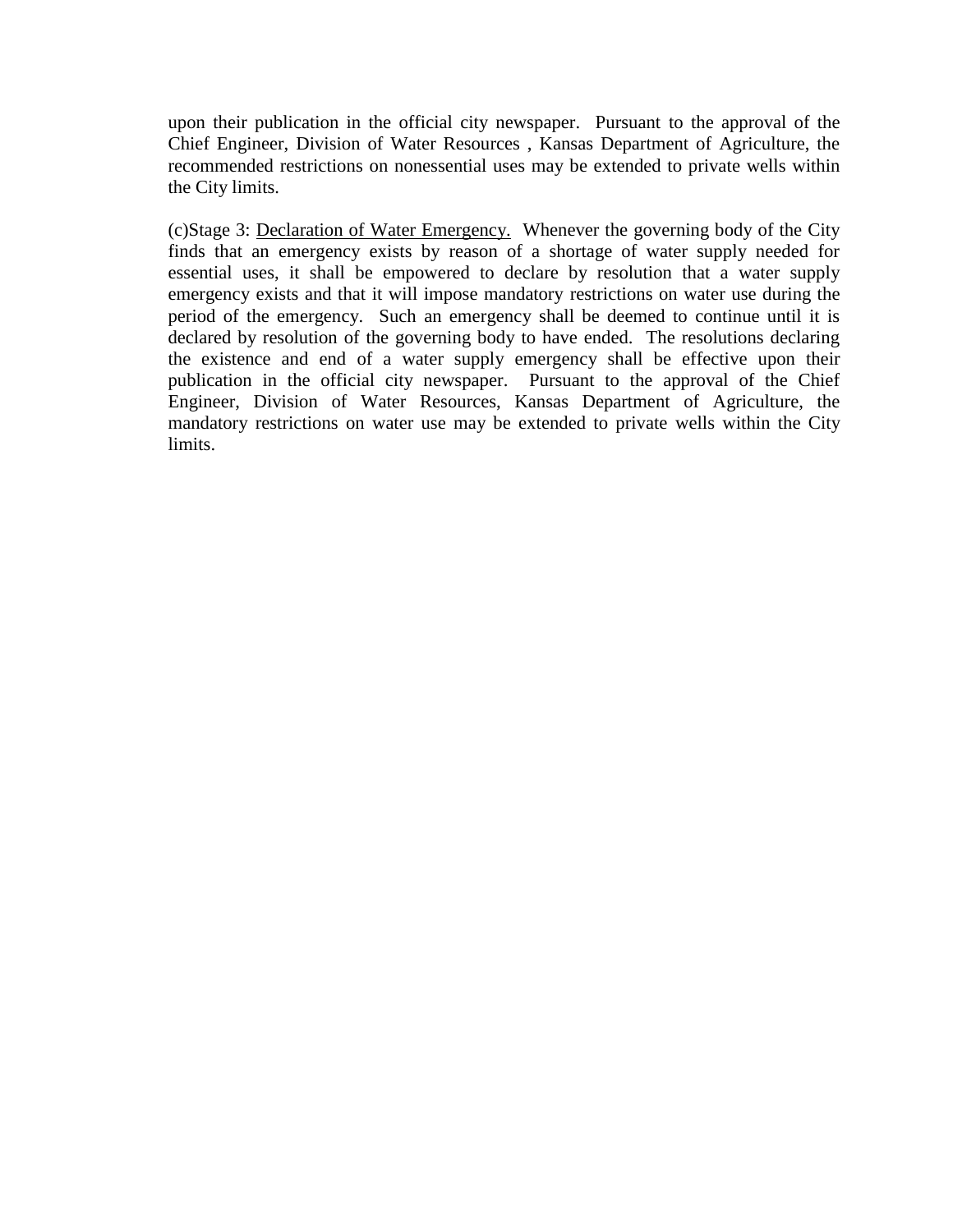**Section 4.** Voluntary Conservation Measures. Upon the declaration of a water watch or water warning as provided in Sections 3(a) or 3(b), the mayor (or the city manager) is authorized to call on all water consumers to employ voluntary water conservation measures to limit or eliminate nonessential water uses included, but not limited to, limitations on the following uses:

- (a) Class 1 uses of water.
- (b) Waste of water.

**Section 5.** Mandatory Conservation Measures. Upon the declaration of a water supply emergency as provided in Section 3(c), the mayor (or the city manager or authorized city official) is also authorized to implement certain mandatory water conservation measures, including, but not limited to, the following conservation measures:

- (a) Suspension of new connections to the City's water distribution system, except connections of fire hydrants and those made pursuant to agreements entered into by the City prior to the effective date of the declaration of the emergency;
- (b) Restrictions on the uses of water in one or more classes of water use as described in section 2(d), wholly or in part;
- ( c) Restrictions on the sales of water at coin-operated facilities or sites;
- (d) The imposition of water rationing based on any reasonable formula including, but not limited to, the percentage of normal use and per capita or per consumer restrictions;
- (e) Complete or partial bans on the waste of water; and
- (f) Any combination of the measures in sections  $5(a-e)$  as the governing body of the City or authorized city official may deem appropriate and / or necessary.

**Section 6.** Emergency Water Rates. Upon the declaration of a water supply emergency as provided in Section 3(c) , the governing body of the City shall have the power to adopt emergency water rates by ordinance designed to conserve water supplies. Such emergency rates may provide for, but are not limited to:

- (a) Higher charges for increasing usage per unit of use (increasing block rates);
- (b) Uniform charges for water usage per unit of use (uniform unit rate); or
- (c) Extra charges in excess of a specified level of water use (excess demand surcharge).

**Section 7.** Regulations. During the effective period of any water supply emergency as provided for in Section 3(c), the mayor (or city manager or water superintendent or other authorized city official) is empowered to promulgate such regulations as may be necessary to carry out the provisions of this ordinance, any water supply emergency resolution, or emergency water rate ordinance. Such regulations shall be subject to the approval of the governing body at its next regular or special meeting.

# **Section 8**. Violations, Disconnections and Penalties.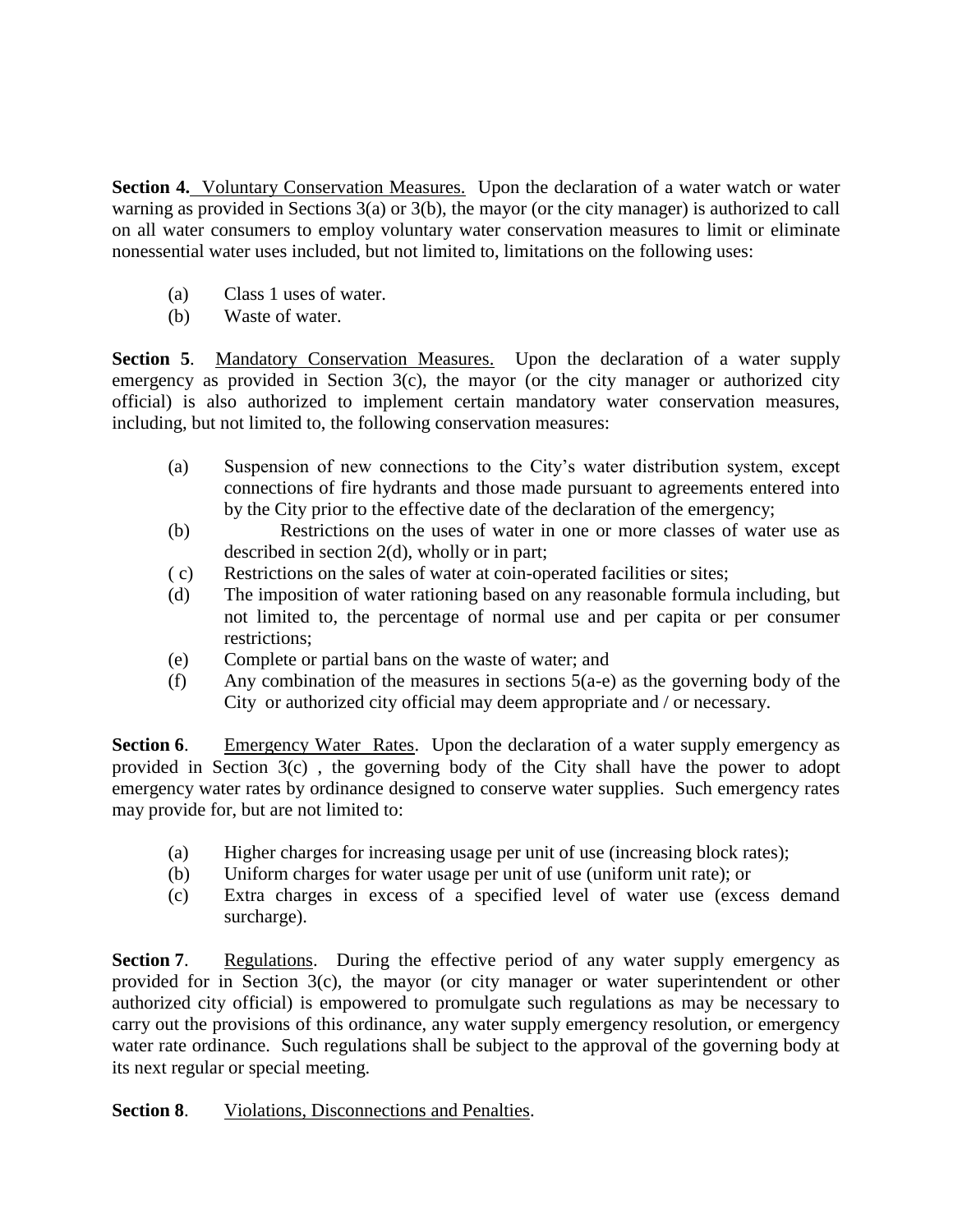(a) If the mayor, city manager, water superintendent, or other authorized city official or officials charged with implementation and enforcement of this ordinance or a water supply emergency resolution learn of any violation of any water use restrictions imposed pursuant to Sections 5 or 7 of this ordinance, a written notice of the violation shall be affixed to the property where the violation occurred and the customer of record and/or any other person known to the City to be responsible for the violation and/or the correction of said violation shall be provided with either actual or mailed notice. Said notice shall describe the violation(s) and order that the noted violation(s) be corrected, cured or abated immediately or within such specified time as the City determines is reasonable for such correction, cure or abatement under the circumstances. In the event the order is not cured within the time period given in the notice, the City may terminate water service to the customer subject to the following procedures:

- (1) The City shall give the customer notice by mail or actual notice that water service will be discontinued within a specified time due to the violation(s) and that the customer will have the opportunity to appeal the termination by requesting a hearing scheduled before the City governing body or a city official designated as a hearing officer by the City governing body;
- (2) If such a hearing is requested by the customer charged with the violation, the customer shall be given a full opportunity to be heard b the City governing body or the city official designated as a hearing officer by the City governing body before termination is ordered; and

The City governing body or the city official designated as a hearing officer by the City governing body shall make findings of fact and order whether service should continue or be terminated.

- (b) A fee of \$25.00 shall be paid for the reconnection of any water service terminated pursuant to subsection (a). In the event of subsequent violations, the reconnection fee shall be \$25.00 for the second reconnection and \$25.00 for any subsequent additional reconnections within a one year period.
- (c) Violations of this ordinance shall be a municipal offense and may be prosecuted in Municipal Court. Any person so charged and found guilty in Municipal court of violating the provisions of this ordinance shall be guilty of a municipal offense. Each calendar day in which a violation is observed shall constitute a separate offense. The penalty for an initial violation shall be a mandatory fine of \$250.00. In addition, such customer may be required by the Court to serve a definite term of confinement in the city or county jail which shall not exceed two days. The penalty for a second or subsequent conviction shall be a mandatory fine of \$500.00. In addition, such customer shall serve a definite term of confinement in the city or county jail which shall be fixed by the Court and which shall not exceed 30 days.
- **Section 9.** Emergency Termination. Nothing in this ordinance shall limit the ability of any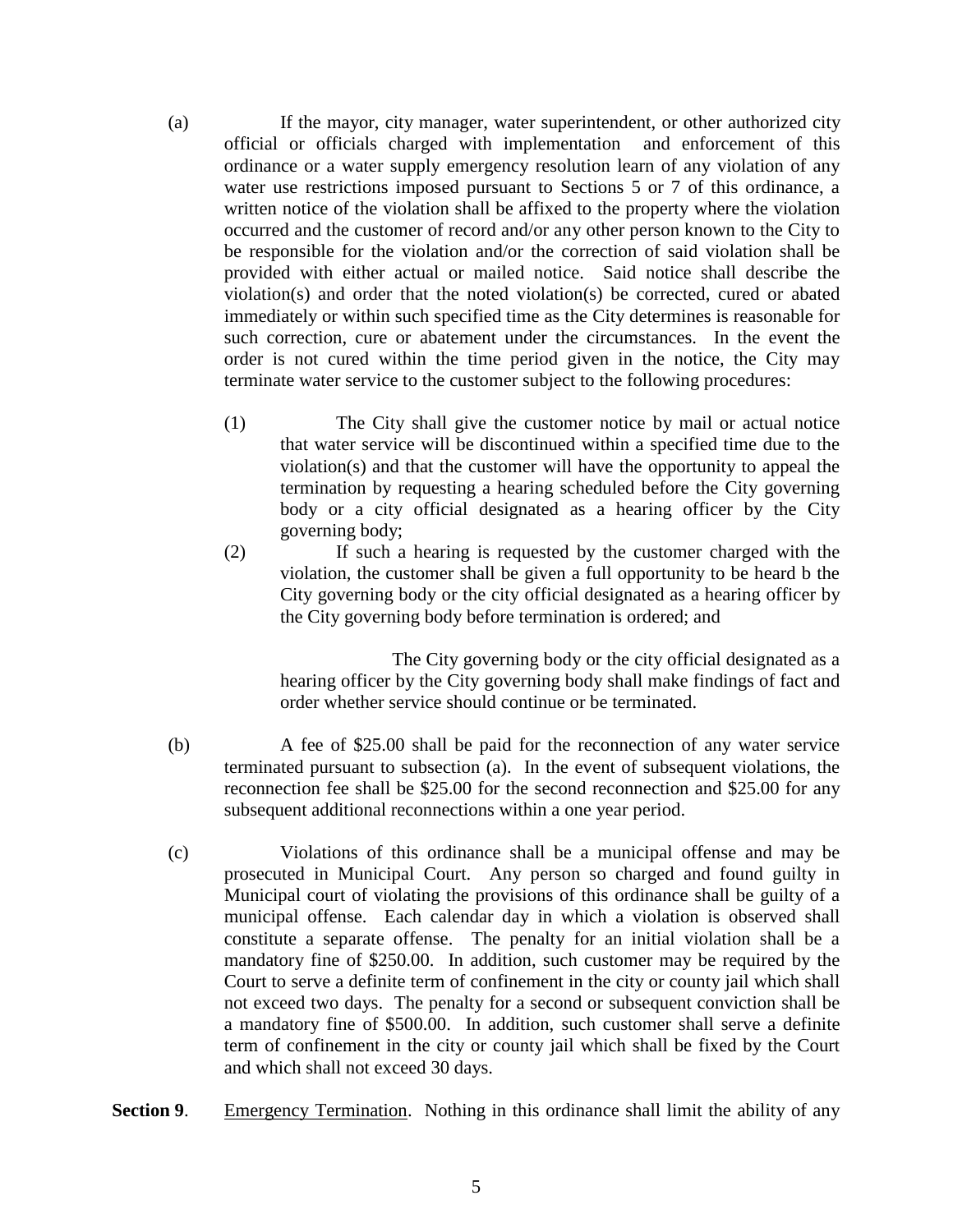properly authorized city official from terminating the supply of water to any or all customers upon the determination of such city official that emergency termination of water service is required to protect the health and safety of the public or for any other emergency as required or authorized by ordinance or as deemed necessity of the City by such city official or the governing body of the City.

**Section 10.** Severablility. If any provision of this ordinance is declared unconstitutional, or the application thereof to any person or circumstance is held invalid, the constitutionality of the remainder of the ordinance and its applicability to other persons and circumstances shall not be affected thereby.